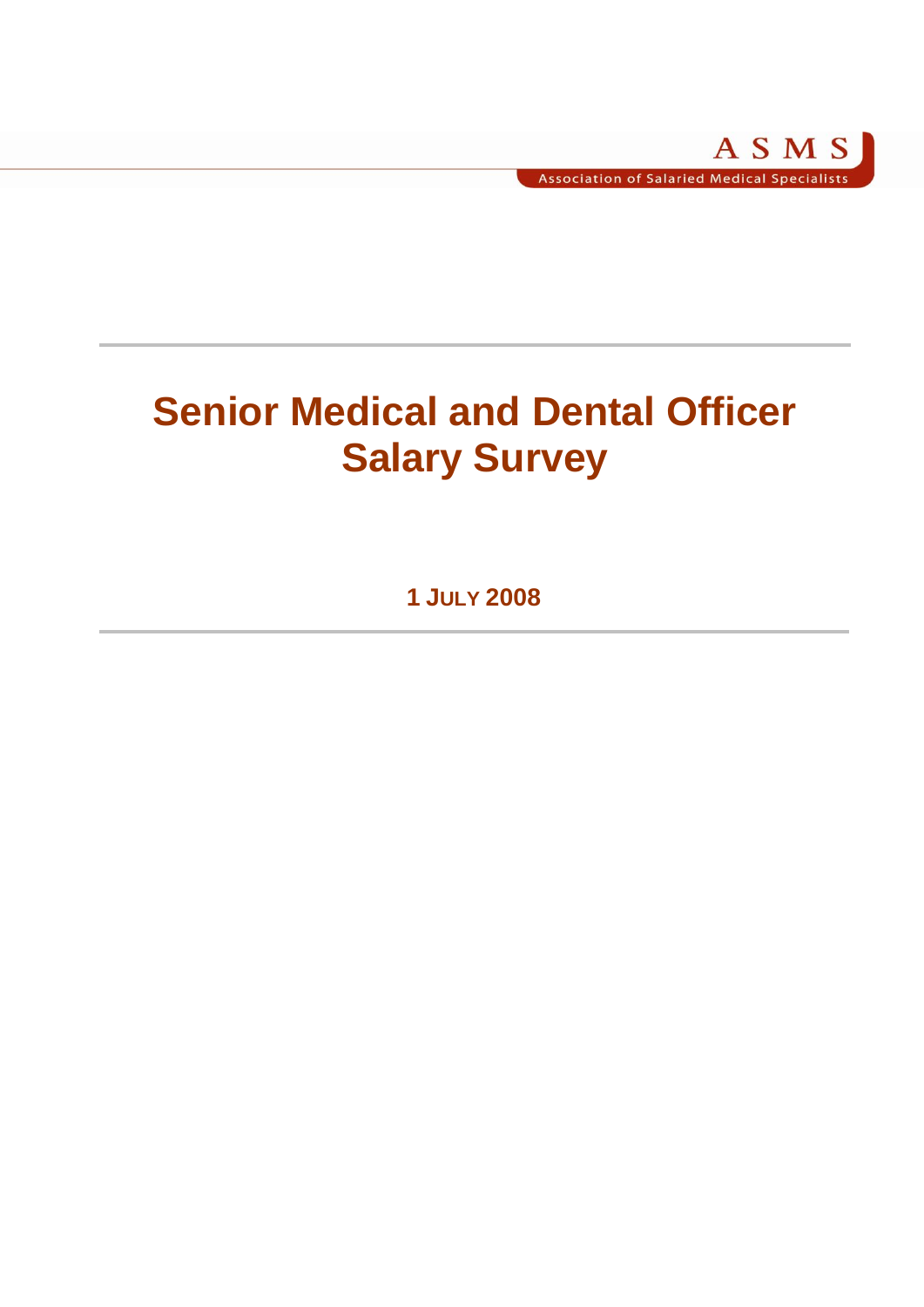# **Senior Medical and Dental Officer Salary Survey**

**1 JULY 2008**

This is the Association's 15<sup>th</sup> survey of full time equivalent (FTE) salaries for senior medical staff at district health boards and their predecessors. Employers were asked for the number of staff on the base salary steps of the scale in the collective agreement covering senior medical officers as at 1 July 2008. The survey reports on FTE base salaries. It does not take into account:

- hours worked in excess of 40 hours per week (i.e. those hours recognised through job sizing);
- the availability allowance; or
- any other special enhancements.

It shows where doctors covered by the DHB MECA negotiated by the ASMS are on the salary scales.

The information supplied by DHBs was on  $3312^1$  specialists (942 females and 2335 males) and 434 medical and dental officers (214 females and 220 males).

In 2001 we asked for a breakdown by gender for the first time. In the past some DHBs have not been able to supply the information in that form. This is the fourth year where a gender breakdown has been universally available. The results are set out in Tables 3.1 and 3.2, and 4.1 and 4.2 which show the distribution of males and females in each DHB by salary step.

 $1$  Figure corrected from previous version due to incorrect data as at June 2014.

\_\_\_\_\_\_\_\_\_\_\_\_\_\_\_\_\_\_\_\_\_\_\_\_\_\_\_\_\_\_\_\_\_\_\_\_\_\_\_\_\_\_\_\_\_\_\_\_\_\_\_\_\_\_\_\_\_\_\_\_\_\_\_\_\_\_\_\_\_\_\_\_\_\_\_\_\_\_\_\_\_\_\_\_\_\_\_\_\_\_\_\_\_\_\_\_\_\_\_\_\_\_\_\_\_\_\_\_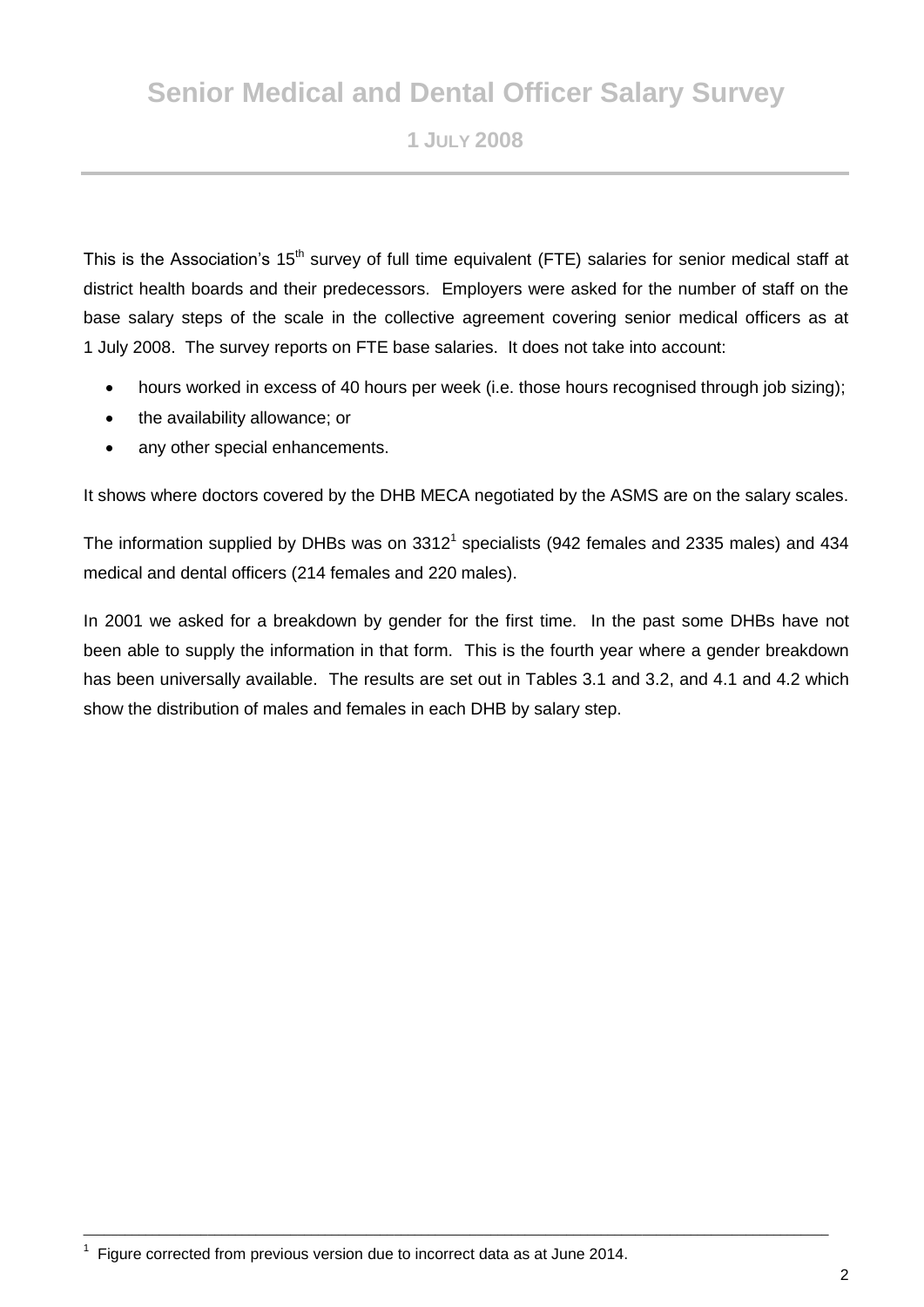#### **NATIONAL FTE MEAN BASE SALARY INCREASE**

Table 1.1 summarises national trends. On 30 June 1993 the mean FTE specialist base rate was \$85,658. By 1 July 2008 this had increased to \$159,863 (a raw increase of about 86.6% since 1993). This represents a 10.2% increase on the 2007 mean.

For medical and dental officers the equivalent salary movement to 1 July 2008 was from \$67,457 on 30 June 1993 to \$125,061 (a raw increase of about 85.4%). This represents a 9.3% increase on the 2007 mean.

| YEAR | <b>SPECIALIST</b> |                      | <b>MEDICAL AND DENTAL</b><br>OFFICERS |                      |  |  |  |  |
|------|-------------------|----------------------|---------------------------------------|----------------------|--|--|--|--|
|      | Mean Base         | Annual<br>% Increase | Mean Base                             | Annual<br>% Increase |  |  |  |  |
| 1993 | 85,658            |                      | 67,457                                |                      |  |  |  |  |
| 2001 | 120,942           | 3.6                  | $91,931^2$                            | 2.4                  |  |  |  |  |
| 2002 | 125,289           | 3.6                  | 96,207                                | 47                   |  |  |  |  |
| 2003 | 129,743           | 3.6                  | 100.002                               | 3.9                  |  |  |  |  |
| 2004 | 131,740           | 1.5                  | 101,640                               | 1.6                  |  |  |  |  |
| 2005 | 140,583           | 6.7                  | 111,088                               | 9.3                  |  |  |  |  |
| 2006 | 143,310           | 19                   | 114,664                               | 3.2                  |  |  |  |  |
| 2007 | 145,044           | 12                   | 114,380                               | -0.2                 |  |  |  |  |
| 2008 | 159,986           | 10.3                 | 124,916                               | 9.2                  |  |  |  |  |

#### **Table 1.1 Summary of National Mean Full Time Equivalent Base Salary**

Table 1.2 shows the change in the mean salary by gender since 2003 and the numbers of employees.

#### **Table 1.2 Change in Mean Salary by Gender 2004/2008**

|                |                        |                         |              |                         | <b>SPECIALISTS</b> |                                | <b>MEDICAL AND DENTAL OFFICERS</b> |                        |              |                         |              |              |              |                                      |  |
|----------------|------------------------|-------------------------|--------------|-------------------------|--------------------|--------------------------------|------------------------------------|------------------------|--------------|-------------------------|--------------|--------------|--------------|--------------------------------------|--|
|                | <b>Numbers</b><br>2008 | Mean<br>2008            | Mean<br>2007 | Mean<br>2006            | Mean<br>2005       | Mean<br>2004                   | %<br>change<br>04-08               | <b>Numbers</b><br>2008 | Mean<br>2008 | Mean<br>2007            | Mean<br>2006 | Mean<br>2005 | Mean<br>2004 | $\%$<br>change <sup>®</sup><br>04-08 |  |
| <b>FEMALES</b> | 977                    | 153.303 139.741         |              | 137.942                 | 136.160            | 127.290                        | 20.2%                              | 215                    | 122.582      | 112.878 112.922 110.231 |              |              | 99,362       | 23.5%                                |  |
| MALES          | 2335                   | 162.782 147.084 145.190 |              |                         | 142.064            | 133.175                        | 22.2%                              | 216                    | 127,240      | 115,702 116,101         |              | 111.650      | 103.213      | 23.4%                                |  |
| <b>TOTAL</b>   | 3312                   |                         |              | 159.986 145.044 143.310 |                    | $140,583$ 131,740 <sup>3</sup> | 21.3%                              | 431                    | 124,916      | 114.380 114.664 111.088 |              |              | $101.640^2$  | 23.0%                                |  |

\_\_\_\_\_\_\_\_\_\_\_\_\_\_\_\_\_\_\_\_\_\_\_\_\_\_\_\_\_\_\_\_\_\_\_\_\_\_\_\_\_\_\_\_\_\_\_\_\_\_\_\_\_\_\_\_\_\_\_\_\_\_\_\_\_\_\_\_\_\_\_\_\_\_\_\_\_\_\_\_\_\_\_\_\_\_\_\_\_\_\_\_\_\_\_\_\_\_\_\_\_\_\_\_\_\_\_\_

 $2$  This figure has been amended from the 2001 salary survey.

 $3$  No gender breakdown was available for MidCentral and Otago DHBs in 2004.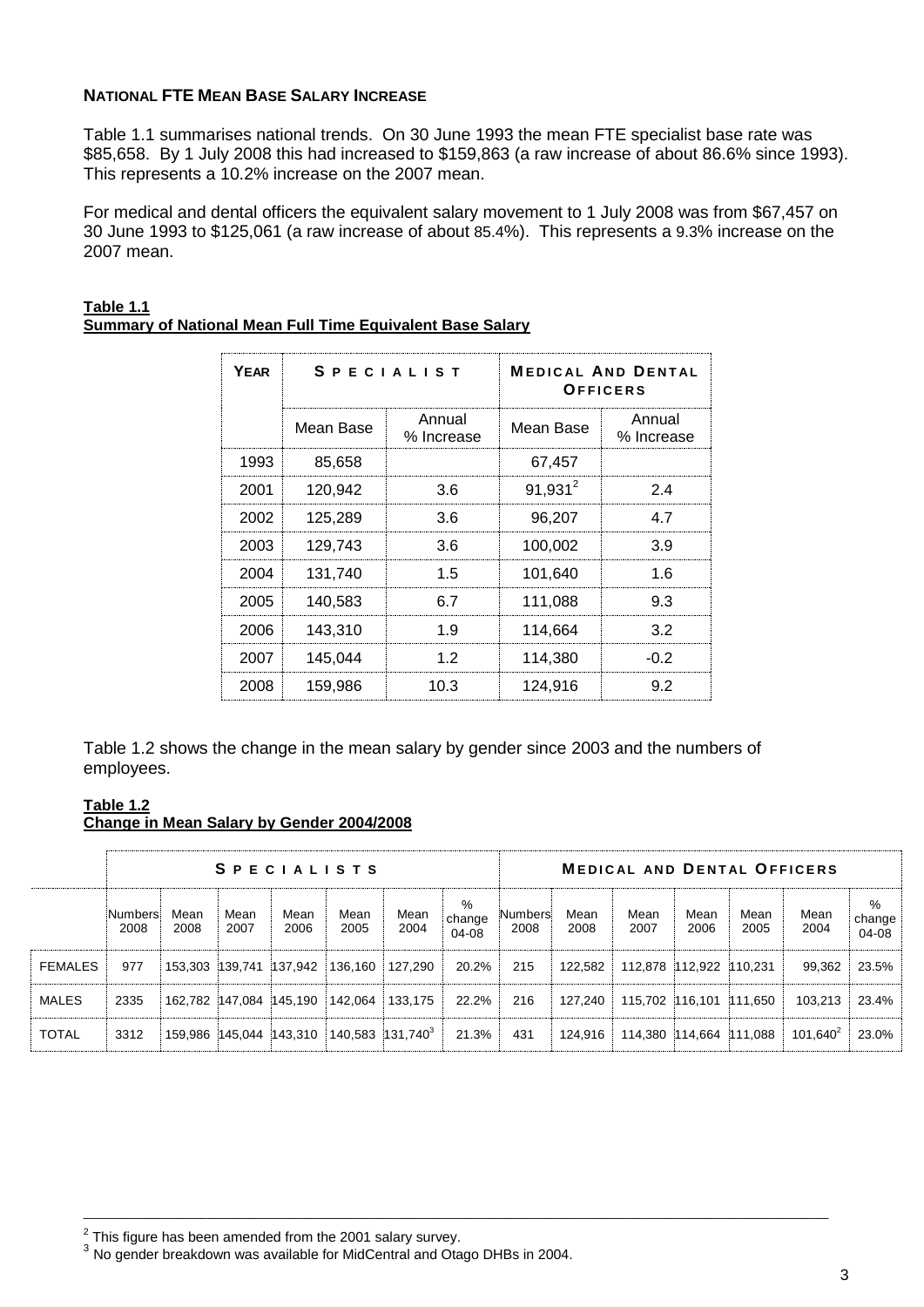#### **DHB SPECIALIST AND MEDICAL OFFICER MEAN FTE BASE SALARY INCREASE**

Tables 2.1 and 2.2 report on the mean FTE base salary for the specialists and medical officers in each DHB since 2002 and including 1993 (when the survey began) and the percentage change between 2003 and 2004, 2004 and 2005, 2005 and 2006, 2006 and 2007, 2007 and 2008 and between 1993 and 2008.

|                            |                |         |         |         |         |         | %<br>C<br>н<br>A<br>G<br>E<br>N |        |      |               |        |           |        |       |  |
|----------------------------|----------------|---------|---------|---------|---------|---------|---------------------------------|--------|------|---------------|--------|-----------|--------|-------|--|
| <b>DHB</b>                 | <b>NUMBERS</b> | 2008    | 2007    | 2006    | 2005    | 2004    | 2003                            | 1993   |      | 07-08% 06-07% | 05-06  | $04 - 05$ | 03-04  | 93-08 |  |
| Northland                  | 95             | 158,067 | 142,546 | 140,833 | 133,198 | 132,909 | 126,225                         | 87,087 | 10.9 | 1.2           | 5.7    | 0.2       | 5.3    | 63.7  |  |
| Waitemata                  | 345            | 151,715 | 140,278 | 138,264 | 135,809 | 125,975 | 125,544                         |        | 8.2  | 1.5           | 1.8    | 7.8       | 0.3    |       |  |
| Auckland                   | 654            | 162,620 | 147,008 | 145,761 | 142,524 | 132,623 | 131,593                         | 87,415 | 10.6 | 0.9           | 2.3    | 7.5       | 0.8    | 68.2  |  |
| Counties<br>Manukau        | 284            | 154,625 | 140,794 | 138,134 | 135,241 | 126,388 | 124,181                         | 84,151 | 9.8  | 1.9           | 2.1    | 7.0       | 1.8    | 67.3  |  |
| Waikato                    | 273            | 161,309 | 146,448 | 145.434 | 143,111 | 132,821 | 130,919                         | 83,989 | 10.1 | 0.7           | 1.6    | 7.7       | 1.5    | 74.4  |  |
| Bay of Plenty              | 121            | 170,664 | 152,557 | 150,076 | 149,655 | 140,963 | 138,676                         | 84,663 | 11.9 | 1.7           | 0.3    | 6.2       | 1.6    | 80.2  |  |
| Lakes                      | 55             | 160,828 | 143,588 | 139,125 | 136,440 | 126,920 | 125,318                         | 86,034 | 12.0 | 3.2           | 2.0    | 7.5       | 1.3    | 66.9  |  |
| Tairawhiti                 | 44             | 167,850 | 148,532 | 144,344 | 139,950 | 129,672 | 125,479                         | 84,471 | 13.0 | 2.9           | 3.1    | 7.9       | 3.3    | 75.8  |  |
| Taranaki                   | 47             | 159,206 | 145,987 | 139.787 | 138,408 | 131.186 | 130,450                         | 84,119 | 9.1  | 4.4           | 1.0    | 5.5       | 0.6    | 73.5  |  |
| Hawke's Bay                | 92             | 160,369 | 146,099 | 145,918 | 141,469 | 134,371 | 133,552                         |        | 9.8  | 0.1           | 3.1    | 5.3       | 0.6    |       |  |
| Whanganui                  | 36             | 169,723 | 150,826 | 150,378 | 150,951 | 139,917 | 140,147                         | 86,152 | 12.5 | 0.3           | $-0.4$ | 7.9       | $-0.2$ | 75.1  |  |
| MidCentral                 | 109            | 163,809 | 147,463 | 147,711 | 143,519 | 134,251 | 129,883                         | 86,744 | 11.1 | $-0.2$        | 2.9    | 6.9       | 3.4    | 70.0  |  |
| Wairarapa                  | 26             | 173,199 | 155,979 | 154,237 | 152,600 | 139,553 | 138,690                         | 87,493 | 11.0 | 1.1           | 1.1    | 9.3       | 0.6    | 78.3  |  |
| <b>Hutt Vallev</b>         | 106            | 158.336 | 143,375 | 140.644 | 139.963 | 132.696 | 130.529                         | 87,561 | 10.4 | 1.9           | 0.5    | 5.5       | 1.7    | 63.7  |  |
| <b>Capital Coast</b>       | 281            | 161,377 | 143,165 | 142,527 | 140,638 | 132,219 | 130,338                         | 88,080 | 11.8 | 0.4           | 1.3    | 6.4       | 1.4    | 62.5  |  |
| Nelson<br>Marlborough      | 90             | 164.651 | 149.484 | 147,522 | 146,287 | 134.942 | 134,954                         | 88.669 | 10.1 | 1.3           | 0.8    | 8.4       | 0.0    | 68.6  |  |
| <b>West Coast</b>          | 18             | 177,421 | 155,938 | 154,521 | 154,346 | 145,357 | 144,371                         | 85,492 | 13.8 | 0.9           | 0.1    | 6.2       | 0.7    | 82.4  |  |
| Canterbury                 | 415            | 156,250 | 143,009 | 140.934 | 137,853 | 130.453 | 126,518                         |        | 9.3  | 1.5           | 2.2    | 5.7       | 3.1    |       |  |
| South<br>Canterbury        | 28             | 158,849 | 140,700 | 137,967 | 134,980 | 125,143 | 123,222                         | 81,283 | 12.9 | 2.0           | 2.2    | 7.9       | 1.6    | 73.1  |  |
| Otago                      | 143            | 160,167 | 143,792 | 141,594 | 140,232 | 128,564 | 126,257                         | 85,026 | 11.4 | 1.6           | 1.0    | 9.1       | 1.8    | 69.1  |  |
| Southland                  | 50             | 165,727 | 144,988 | 148,296 | 147,929 | 140.012 | 138,849                         | 85,790 | 14.3 | $-2.2$        | 0.2    | 5.7       | 0.8    | 69.0  |  |
| <b>NATIONAL</b><br>AVERAGE | 3,312          | 159.986 | 145,044 | 143,310 | 140.583 | 131.740 | 129.743                         | 85,658 | 10.2 | 1.2           | 1.9    | 6.7       | 1.5    | 69.1  |  |

## **Table 2.1 Mean Full Time Equivalent Base Salary for DHB Specialists**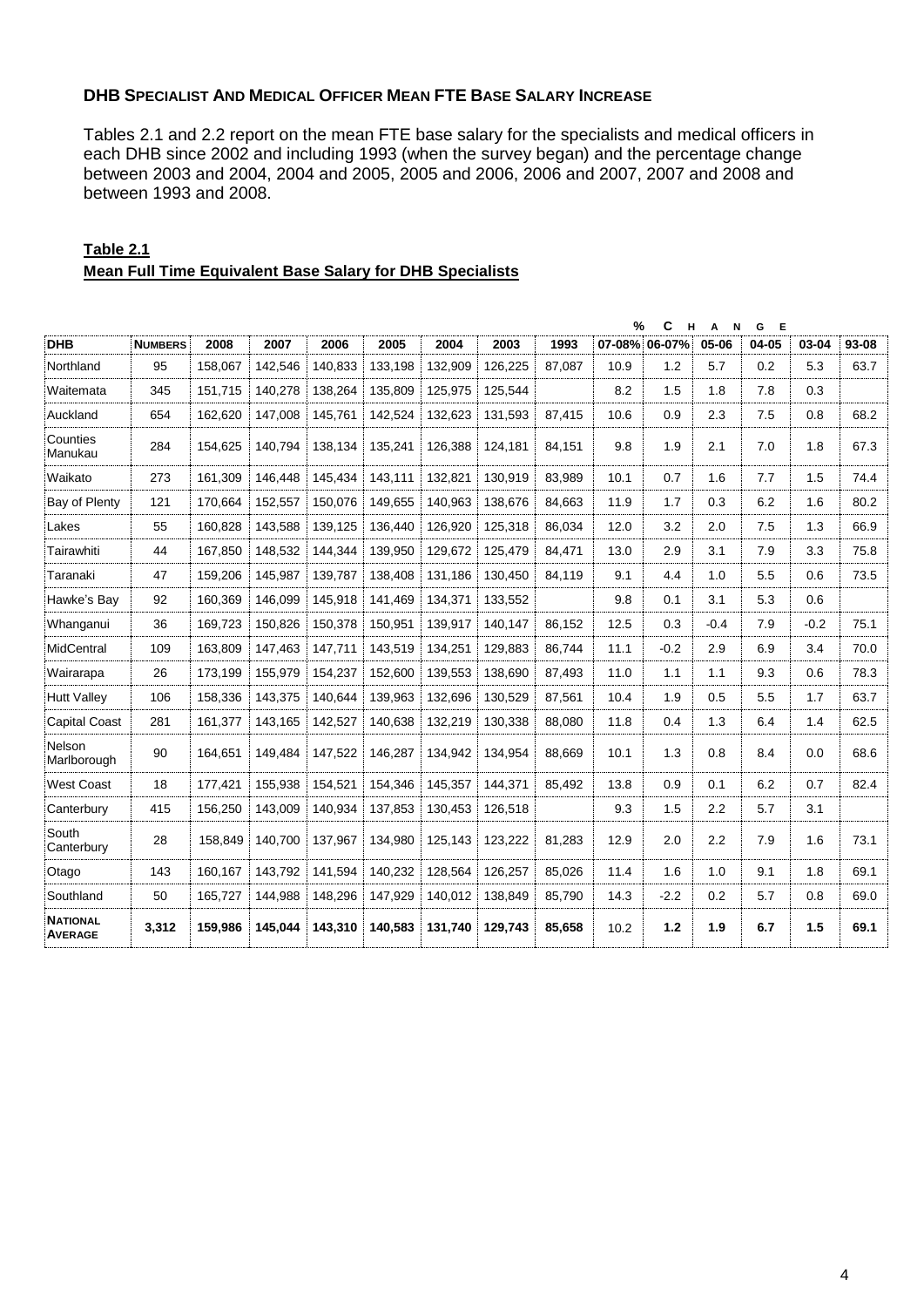#### **Table 2.2 Mean Full Time Equivalent Salary for Medical/Dental Officers**

| <b>DHB</b>                        | <b>NUMBERS</b> | 2008    | 2007    | 2006            | 2005    | 2004    | 2003    | 1993   | 07-08 | 06-07   | 05-06  | 04-05 | 03-04  | $93 - 08$ |
|-----------------------------------|----------------|---------|---------|-----------------|---------|---------|---------|--------|-------|---------|--------|-------|--------|-----------|
| Northland                         | 28             | 123,954 | 106,259 | 121,100         | 116,300 | 101,655 | 98,497  | 65,152 | 16.7  | $-12.3$ | 4.1    | 14.4  | 3.2    | 63.1      |
| Waitemata                         | 3              | 134,221 | 119.031 | 118,968         | 116,432 | 102.688 | 101,599 |        | 12.8  | 0.1     | 2.2    | 13.4  | 1.1    |           |
| Auckland                          | 106            | 119,287 | 106,207 | 117,424         | 104,780 | 100,098 | 100,778 | 66,774 | 12.3  | $-9.6$  | 12.1   | 4.7   | $-0.7$ | 59.1      |
| Counties<br>Manukau               | 18             | 128.787 | 123,500 | 114,000         | 117,100 | 102,877 | 99,636  | 67,742 | 4.3   | 8.3     | $-2.6$ | 13.8  | 3.3    | 82.3      |
| Waikato                           | 35             | 124.377 | 112,222 | 106,359         | 104,905 | 91,759  | 90,176  | 65,275 | 10.8  | 5.5     | 1.4    | 14.3  | 1.8    | 71.9      |
| Bay of Plenty                     | 26             | 132.967 | 118,304 | 116,975         | 115,575 | 108.042 | 107,439 |        | 12.4  | 1.1     | 1.2    | 7.0   | 0.6    |           |
| Lakes                             | $\overline{7}$ | 136.084 | 121.000 | 119,944         | 115,950 | 102,800 | 97,444  | 69,446 | 12.5  | 0.9     | 3.4    | 12.8  | 5.5    | 74.2      |
| Tairawhiti                        | $\overline{7}$ | 136.705 | 122.167 | 126.500         | 122,700 | 112.500 | 112,500 | 68.458 | 11.9  | $-3.4$  | 3.1    | 9.1   | 0.0    | 78.5      |
| Taranaki                          | 20             | 124,521 | 110,652 | 108,158         | 105,222 | 99,353  | 99,474  | 67,130 | 12.5  | 2.3     | 2.8    | 5.9   | $-0.1$ | 64.8      |
| Hawke's Bav                       | 13             | 137.397 | 121,292 | 116.750         | 120.955 | 105.813 | 104.700 |        | 13.3  | 3.9     | $-3.5$ | 14.3  | 1.1    |           |
| Whanganui                         | $\mathbf{1}$   | 142,915 | 124,300 | 118,000         | 119,625 | 112,000 | 114,286 | 65,997 | 15.0  | 5.3     | $-1.4$ | 6.8   | $-2.0$ | 88.3      |
| <b>MidCentral</b>                 | 20             | 131.694 | 118.781 | 117.594         | 114,425 | 102.322 | 101.141 | 68.788 | 10.9  | 1.0     | 2.8    | 11.8  | 1.2    | 72.7      |
| Wairarapa                         | 4              | 136,394 | 124,833 | 124,167         | 122,700 | 114,000 | 113,000 | 76,679 | 9.3   | 0.5     | 1.2    | 7.6   | 0.9    | 62.8      |
| <b>Hutt Valley</b>                | 13             | 133,552 | 116.615 | 112,727         | 109,889 | 103,135 | 101,741 | 64,576 | 14.5  | 3.4     | 2.6    | 6.5   | 1.4    | 80.6      |
| <b>Capital Coast</b>              | 11             | 125,477 |         | 123,500 119,250 | 114,947 | 104,310 | 105,775 | 68,613 | 5.1   | 3.6     | 3.7    | 10.2  | $-1.4$ | 80.0      |
| Nelson<br>Marlborough             | 26             | 129.059 |         | 119,542 113,654 | 110.611 | 102.867 | 98,498  | 73,467 | 8.0   | 5.2     | 2.8    | 7.5   | 4.4    | 62.7      |
| <b>West Coast</b>                 | 11             | 132.344 | 124,000 | 122,833         | 119,500 | 107,722 | 107,722 | 62.160 | 6.7   | 0.9     | 2.8    | 10.9  | 0.0    | 99.5      |
| Canterbury                        | 57             | 117,099 | 110,527 | 109,193         | 105,217 | 100,167 | 98,543  |        | 5.9   | 1.2     | 3.8    | 5.0   | 1.6    |           |
| South<br>Canterbury               | 3              | 142,915 | 126,500 | 122,500         | 122,167 | 103,250 | 105,500 | 65,218 | 13.0  | 3.3     | 0.3    | 18.3  | $-2.1$ | 94.0      |
| Otago                             | 11             | 117,820 | 109,091 | 102,722         | 101,667 | 93,780  | 91,073  | 63,844 | 8.0   | 6.2     | 1.0    | 8.4   | 3.0    | 70.9      |
| Southland                         | 11             | 123.353 | 110.615 | 106,000         | 106,750 | 99.031  | 95,166  | 69.219 | 11.5  | 4.4     | $-0.7$ | 7.8   | 4.1    | 59.8      |
| <b>NATIONAL</b><br><b>AVERAGE</b> | 431            | 124.916 | 114.380 | 114.664         | 111.088 | 101.640 | 100.002 | 67,457 | 9.3   | $-0.2$  | 3.2    | 9.3   | 1.6    | 69.3      |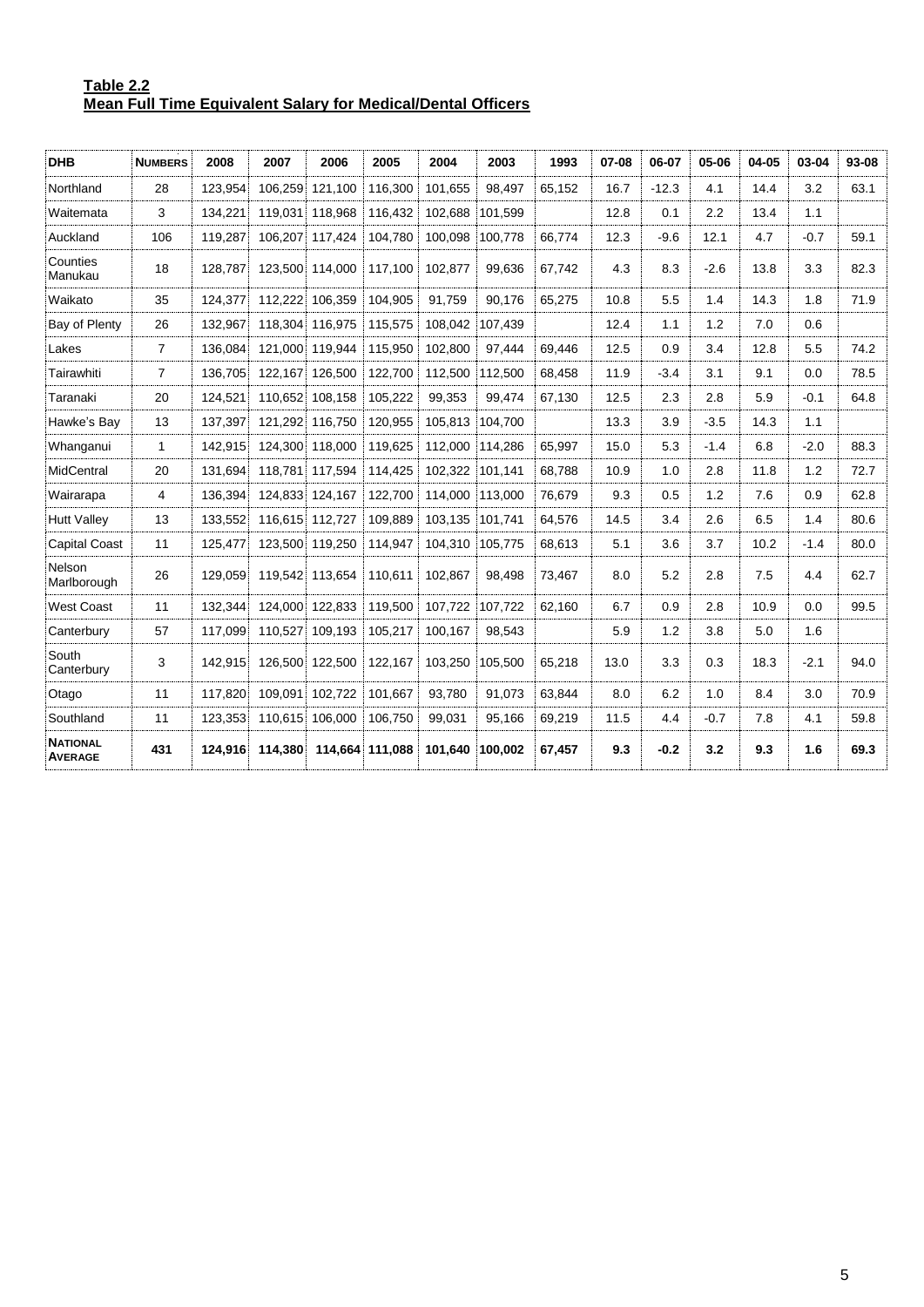## **DHB SPECIALIST AND MEDICAL/DENTAL OFFICER AVERAGE FTE BASE SALARY INCREASE FOR 1 JULY 2008**

Tables 3.1 and 3.2 report on the average FTE base salary for DHB specialists and medical officers by gender. The information is ranked according to total mean FTE base salary in each DHB.

#### **Table 3.1 Mean Full Time Equivalent Salary for Specialists**

| <b>RANK</b>    | <b>DHB</b>              | <b>TOTAL</b> | <b>FEMALES</b> | <b>MALES</b> |
|----------------|-------------------------|--------------|----------------|--------------|
| 1              | <b>West Coast</b>       | 177,421      | 174,026        | 178,391      |
| 2              | Wairarapa               | 173,199      | 149,708        | 175,157      |
| 3              | Bay of Plenty           | 170,664      | 163,866        | 171,191      |
| 4              | Whanganui               | 169,723      | 163,642        | 168,610      |
| 5              | Tairawhiti              | 167,850      | 164,893        | 168,610      |
| 6              | Southland               | 165,727      | 159,877        | 168,002      |
| $\overline{7}$ | Nelson- Marlborough     | 164,651      | 153,267        | 167,904      |
| 8              | <b>MidCentral</b>       | 163,809      | 156,727        | 165,808      |
| 9              | Auckland                | 162,620      | 155,580        | 166,837      |
| 10             | Waikato                 | 161,309      | 153,569        | 163,536      |
| 11             | Lakes                   | 160,828      | 158,620        | 161,319      |
| 12             | Hawke's Bay             | 160,369      | 151,338        | 162,566      |
| 13             | Otago                   | 160,167      | 156,125        | 161,848      |
| 14             | <b>Capital Coast</b>    | 161,377      | 154,859        | 164,707      |
| 15             | Taranaki                | 159,206      | 153,734        | 160,878      |
| 16             | South Canterbury        | 158,849      | 160,576        | 158,561      |
| 17             | <b>Hutt Valley</b>      | 158,336      | 153,612        | 160,664      |
| 18             | Northland               | 158,067      | 153,036        | 159,768      |
| 19             | Canterbury              | 156,250      | 149,804        | 158,903      |
| 20             | <b>Counties Manukau</b> | 154,625      | 149,871        | 156,351      |
| 21             | Waitemata               | 151,715      | 146,958        | 154,351      |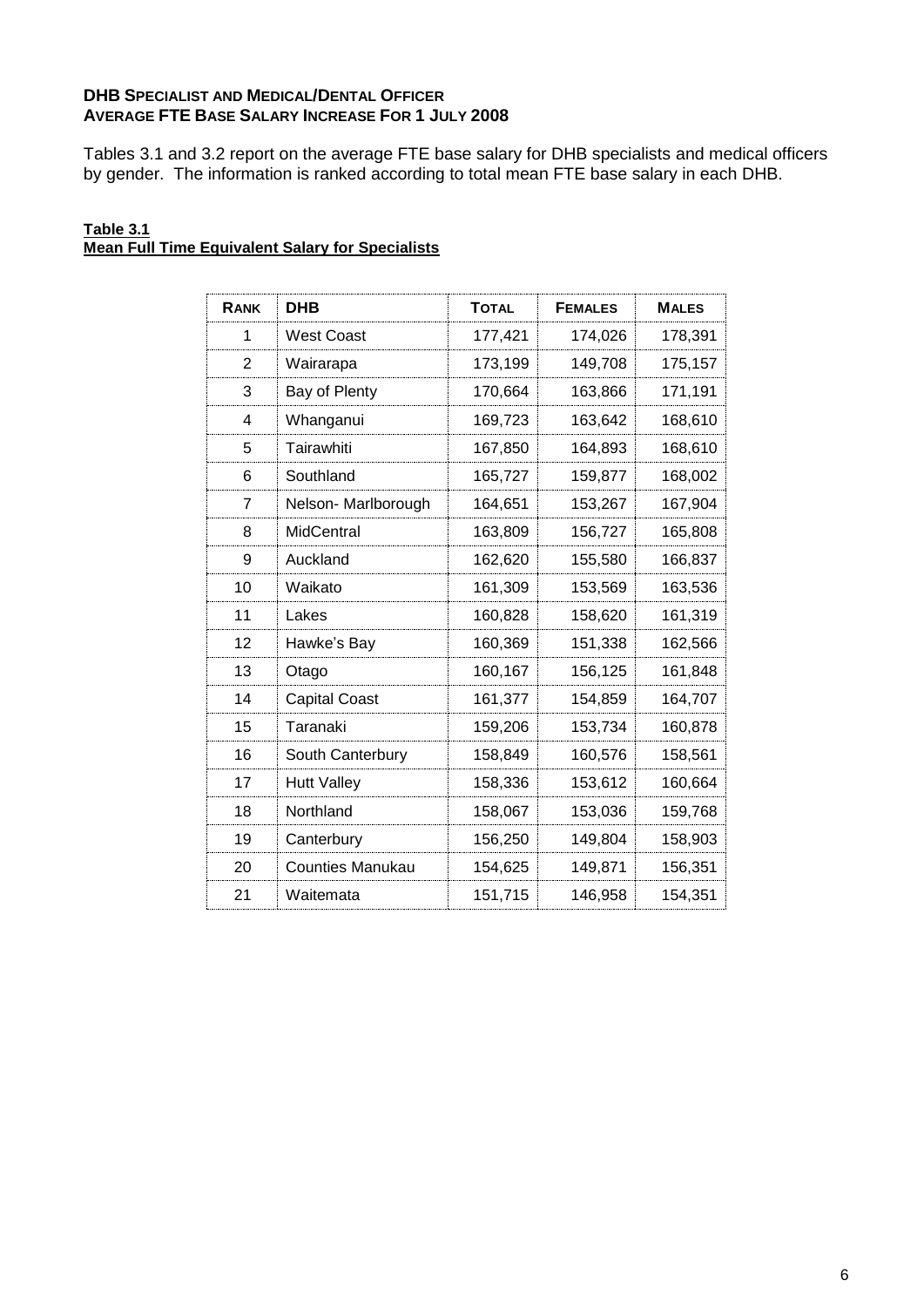#### **Table 3.2 Mean Full Time Equivalent Salary for Medical and Dental Officers**

| <b>RANK</b> | <b>DHB</b>           | <b>TOTAL</b> | <b>FEMALES</b> | <b>MALES</b> |
|-------------|----------------------|--------------|----------------|--------------|
| $1 =$       | South Canterbury     | 142,915      | 142,915        | 142,915      |
| $1 =$       | Whanganui            | 142,915      | 0              | 142,915      |
| 3           | Hawke's Bay          | 137,397      | 138,568        | 137,046      |
| 4           | Tairawhiti           | 136,705      | 136,394        | 137,119      |
| 5           | Wairarapa            | 136,394      | 129,874        | 142,915      |
| 6           | Lakes                | 136,084      | 131,323        | 139,655      |
| 7           | Waitemata            | 134,221      | 121,179        | 140,742      |
| 8           | <b>Hutt Valley</b>   | 133,552      | 132,047        | 134,409      |
| 9           | Bay of Plenty        | 132,967      | 133,444        | 132,409      |
| 10          | <b>West Coast</b>    | 132,344      | 132,482        | 132,228      |
| 11          | MidCentral           | 131,694      | 133,632        | 128,787      |
| 12          | <b>Capital Coast</b> | 125,477      | 121,602        | 142,915      |
| 13          | Nelson-Marlborough   | 129,059      | 128,289        | 129,718      |
| 14          | Counties Manukau     | 128,787      | 119,440        | 132,382      |
| 15          | Taranaki             | 124,521      | 120,713        | 126,571      |
| 16          | Waikato              | 124,377      | 120,466        | 127,671      |
| 17          | Northland            | 123,954      | 118,629        | 128,569      |
| 18          | Southland            | 123,353      | 124,802        | 121,614      |
| 19          | Auckland             | 119,287      | 119,447        | 119,086      |
| 20          | Otago                | 117,820      | 113,843        | 128,425      |
| 21          | Canterbury           | 117,099      | 113,934        | 120,616      |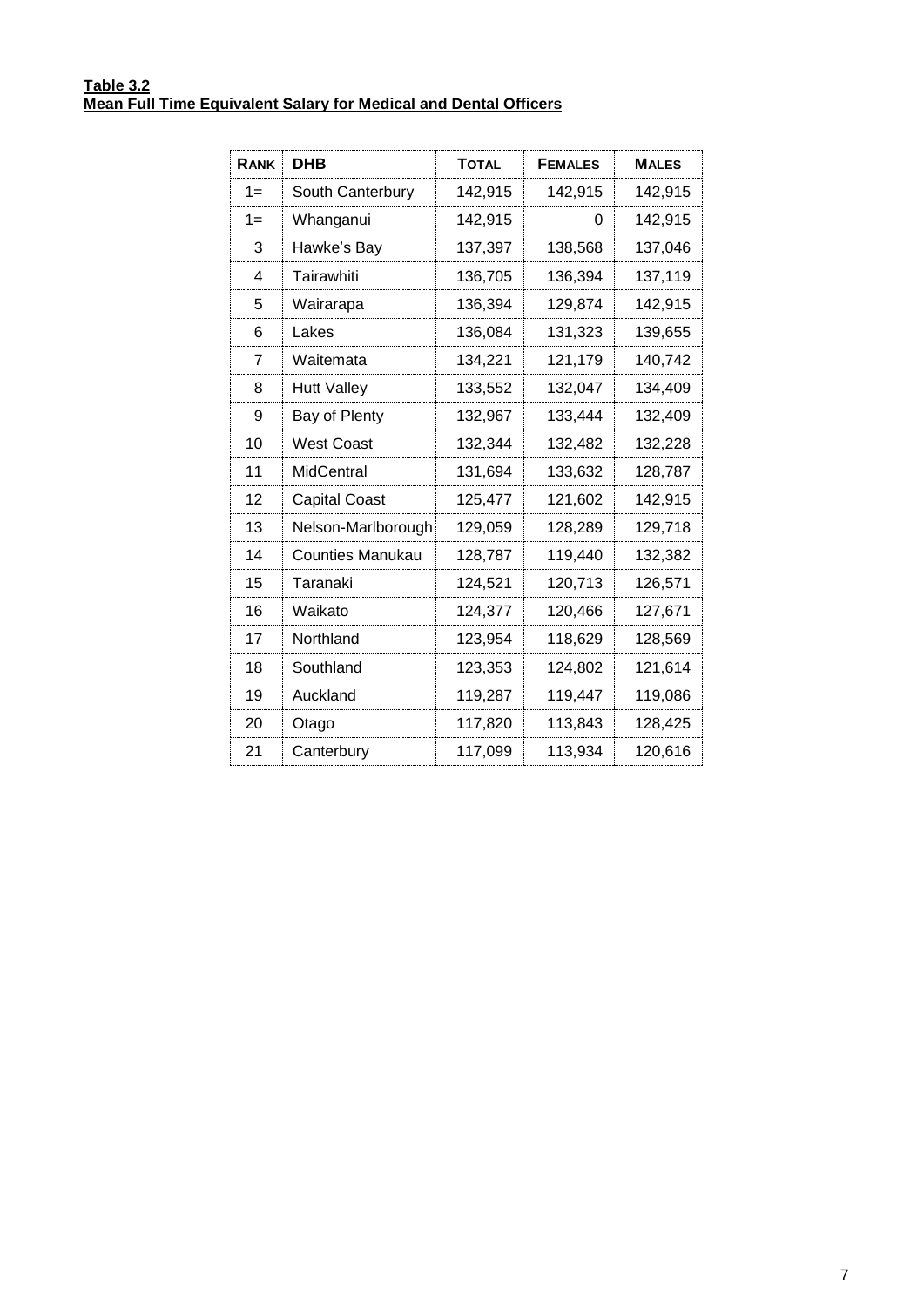#### **DHB SPECIALIST AND MEDICAL/DENTAL OFFICER PLACEMENT ON SALARY SCALE BY GENDER AS AT 1 JULY 2008**

Tables 4.1 and 4.2 report on the actual numbers of DHB specialists and medical/dental officers by gender on each step of the salary scale.

# **Table 4.1**

# **Actual DHB Specialists on each Step by Gender**

|                         |                | <b>STEP ON SALARY SCALE</b> |                   |                |                |                       |                |                   |                |                |                   |                |                |                |                |
|-------------------------|----------------|-----------------------------|-------------------|----------------|----------------|-----------------------|----------------|-------------------|----------------|----------------|-------------------|----------------|----------------|----------------|----------------|
| <b>DHB</b>              |                | 14                          | 13                | 12             | 11             | 10                    | 9              | 8                 | 7              | 6              | 5                 | 4              | 3              | $\mathbf{2}$   | 1              |
| Northland               | Males          | $\overline{7}$              | 11                | 4              | 11             | 5                     | 4              | 6                 | 2              | $\overline{7}$ | 5                 | 3              | 2              | 4              | 0              |
|                         | Females        | 2                           | $\overline{c}$    | 0              | 2              | $\mathbf{1}$          | 3              | 3                 | 2              | $\mathbf{1}$   | 1                 | 4              | 2              | 0              | $\mathbf{1}$   |
| Waitemata               | Males          | 31                          | 14                | 13             | 8              | 14                    | 17             | 12                | 14             | 29             | 26                | 17             | 9              | 6              | 12             |
|                         | Females        | 6                           | $\overline{7}$    | 11             | $\mathbf{1}$   | $\overline{2}$        | 5              | 10                | 13             | 12             | 10                | 11             | 5              | 14             | 16             |
| Auckland                | Males          | 136                         | 48                | 41             | 28             | 30                    | 19             | 23                | 13             | 19             | 14                | 14             | 7              | 13             | 4              |
|                         | Females        | 37                          | 23                | 15             | 10             | 20                    | 11             | 17                | 15             | 16             | 21                | 27             | $\overline{7}$ | 13             | 13             |
| <b>Counties Manuaku</b> | <b>Males</b>   | 10                          | 10                | 33             | 14             | 15                    | 28             | 11                | 17             | 18             | 12                | 4              | 6              | 12             | 4              |
|                         | Females        | $\overline{2}$              | 4                 | 15             | 3              | 3                     | 8              | $\overline{7}$    | 6              | 5              | $\overline{7}$    | 3              | 10             | 12             | 5              |
| Waikato                 | Males          | 56                          | 36                | 10             | 8              | 15                    | $\overline{7}$ | 16                | 12             | 14             | 12                | 13             | $\overline{7}$ | 3              | 3              |
|                         | Females        | 8                           | 6                 | 4              | 4              | $\overline{4}$        | 0              | 3                 | 4              | 5              | 4                 | $\overline{7}$ | 3              | 4              | 5              |
| Bay of Plenty           | Males          | 55                          | 16                | 4              | 5              | 0                     | 3              | $\overline{2}$    | 4              | 2              | 6                 | $\mathbf 0$    | 2              | 3              | $\mathbf{1}$   |
|                         | Females        | 3                           | 4                 | 1              | $\mathbf{1}$   | 2                     | 2              | 0                 | $\overline{2}$ | $\mathbf{1}$   | 0                 | $\mathbf{1}$   | 0              | $\mathbf{1}$   | 0              |
|                         | Males          |                             |                   |                |                |                       |                |                   |                |                |                   |                |                |                |                |
| Lakes                   | Females        | $\mathbf{1}$                | 5                 | $\overline{7}$ | $\overline{2}$ | 6                     | 13             | 2                 | 3              | 4              | $\mathbf{1}$      | 0              | 1              | 0              | 0              |
|                         | Males          | 0                           | 2                 | 0              | 0              | 1                     | 4              | 0                 | $\mathbf{1}$   | 1              | 1                 | 0              | $\mathbf 0$    | 0              | 0              |
| Tairawhiti              | Females        | 4                           | 12                | 2              | 2              | 5                     | 5              | $\mathbf{1}$      | 4              | $\mathbf 0$    | 0                 | 0              | $\mathbf 0$    | 0              | 0              |
|                         | Males          | $\mathbf{1}$                | $\mathbf{1}$      | $\mathbf{1}$   | $\mathbf{1}$   | 2                     | 2              | 0                 | 0              | 0              | $\mathbf{1}$      | 0              | 0              | 0              | 0              |
| Taranaki                | Females        | 5                           | 3                 | 3              | 5              | 6                     | 3              | $\mathbf{1}$      | 0              | 4              | 1                 | $\overline{c}$ | 1              | 2              | 0              |
|                         | Males          | 0                           | 0                 | 1              | 1              | $\overline{2}$        | 1              | 4                 | 0              | 0              | 0                 | 0              | $\mathbf 0$    | 1              | $\mathbf{1}$   |
| Hawke's Bay             | Females        | 9                           | 21                | 5              | 4              | 4                     | 5              | 4                 | 5              | 3              | 4                 | 2              | 6              | 1              | 1              |
|                         |                | 0                           | 1                 | 2              | $\overline{2}$ | 1                     | 3              | 0                 | 0              | $\mathbf{1}$   | 4                 | 0              | 2              | 2              | 0              |
| Whanganui               | Males          | 16                          | $\mathbf 0$       | $\overline{2}$ | 1              | $\mathbf{1}$          | 2              | $\overline{2}$    | 4              | 1              | 0                 | 0              | 0              | 0              | 0              |
|                         | Females        | $\mathbf 0$                 | 3                 | $\mathbf 0$    | $\mathbf{1}$   | $\mathbf{1}$          | 0              | 0                 | 0              | $\mathbf{1}$   | 0                 | $\mathbf{1}$   | $\mathbf 0$    | 0              | 0              |
| MidCentral              | Males          | 18                          | 14                | 11             | 5              | 12                    | 8              | 3                 | 2              | 1              | 2                 | 3              | 1              | 3              | $\overline{2}$ |
|                         | Females        | 3                           | $\overline{2}$    | 2              | 2              | 1                     | 2              | $\mathbf{1}$      | 3              | 2              | 1                 | 3              | 1              | 0              | $\mathbf{1}$   |
| Wairarapa               | Males          | 14                          | 3                 | $\mathbf{1}$   | $\mathbf{1}$   | $\mathbf{1}$          | 2              | 0                 | $\mathbf{1}$   | $\mathbf{1}$   | 0                 | 0              | $\mathbf 0$    | 0              | 0              |
|                         | Females        | 0                           | $\mathbf 0$       | 0              | 0              | 1                     | 0              | 0                 | 0              | 0              | 0                 | $\mathbf{1}$   | 0              | 0              | 0              |
| Hutt                    | Males          | 11                          | 10                | 8              | 4              | 4                     | 7              | 6                 | $\overline{2}$ | 2              | 6                 | 4              | 4              | 2              | 1              |
|                         | Females        | $\mathbf{1}$                | 3                 | 2              | 6              | 2                     | 2              | $\mathbf{1}$      | $\mathbf{1}$   | 5              | 4                 | 5              | 2              | 1              | 0              |
| Capital & Coast         | Males          | 52                          | 24                | 8              | 17             | 13                    | 12             | 9                 | 16             | 15             | 4                 | 5              | 5              | 6              | 0              |
|                         | Females        | 12                          | 4                 | 8              | 8              | 8                     | 4              | 5                 | 5              | 12             | 9                 | $\overline{7}$ | 6              | 3              | 4              |
| Nelson Marlborough      | Males          | 23                          | $\sqrt{3}$        | 12             | $\overline{7}$ | $\overline{2}$        | $\overline{7}$ | 6                 | $\overline{2}$ | 3              | 1                 | 3              | $\mathbf{1}$   | 0              | 0              |
|                         | Females        | $\overline{2}$              | $\mathbf{1}$      | $\mathbf{1}$   | $\mathbf{1}$   | $\overline{2}$        | $\overline{2}$ | 3                 | $\mathbf{1}$   | $\overline{2}$ | 0                 | 0              | $\mathbf{2}$   | $\mathbf{1}$   | $\overline{2}$ |
| West Coast              | Males          | 6                           | 5                 | $\overline{2}$ | $\mathbf{1}$   | 0                     | 0              | $\mathbf 0$       | $\mathbf 0$    | $\mathbf 0$    | 0                 | 0              | 0              | 0              | 0              |
|                         | Females        | 0                           | $\mathbf{1}$      | 3              | 0              | $\mathsf{O}\xspace$   | 0              | 0                 | $\mathbf 0$    | $\mathbf 0$    | 0                 | 0              | 0              | 0              | 0              |
| Canterbury              | Males          | 44                          | 20                | 24             | 38             | 42                    | 13             | 16                | 15             | 20             | 12                | 8              | 11             | 9              | 22             |
|                         | Females        | 9                           | 1                 | 4              | 5              | 19                    | 10             | 10                | 5              | 13             | 10                | 9              | 6              | $\overline{7}$ | 13             |
| South Canterbury        | Males          | 1                           | $\mathbf 0$       | 0              | 4              | 6                     | 4              | 3                 | 3              | $\overline{2}$ | $\mathbf{1}$      | 0              | 0              | 0              | 0              |
|                         | Females        | 0                           | $\mathbf 0$       | 0              | 0              | $\mathbf{2}^{\prime}$ | 2              | 0                 | 0              | 0              | 0                 | 0              | 0              | 0              | 0              |
| Otago                   | Males          | 18                          | 14                | 5              | 13             | 8                     | 5              | 7                 | 6              | 4              | 10                | 4              | $\overline{7}$ | 0              | 0              |
|                         | Females        | 4                           | $\overline{4}$    | $\mathbf{1}$   | 4              | 6                     | 0              | 5                 | $\overline{2}$ | 6              | 3                 | 3              | 3              | $\mathbf{1}$   | 0              |
| Southland               | Males          |                             | 5                 | $\mathbf{1}$   | $\overline{4}$ | 3                     | $\mathbf{1}$   | 4                 | 3              | 0              | 2                 | 0              | $\mathbf{1}$   |                |                |
|                         | Females        | 12                          |                   |                |                |                       |                |                   |                |                |                   |                |                | 0              | 0              |
|                         | <b>Males</b>   | 2                           | $\mathbf{1}$      | $\mathbf{1}$   | $\mathbf{1}$   | $\overline{2}$        | $\mathbf{1}$   | 3                 | $\mathbf 0$    | $\mathbf 0$    | $\mathbf{1}$      | $\mathbf{1}$   | 1              | 0              | 0              |
| <b>National Total</b>   | <b>Females</b> | 529<br>92                   | 274<br>${\bf 70}$ | 196<br>72      | 182<br>53      | 192<br>82             | 165<br>62      | 134<br>${\bf 72}$ | 128<br>60      | 149<br>83      | 119<br>${\bf 77}$ | 82<br>83       | 71<br>50       | 64<br>60       | 50<br>61       |
|                         |                |                             |                   |                |                |                       |                |                   |                |                |                   |                |                |                |                |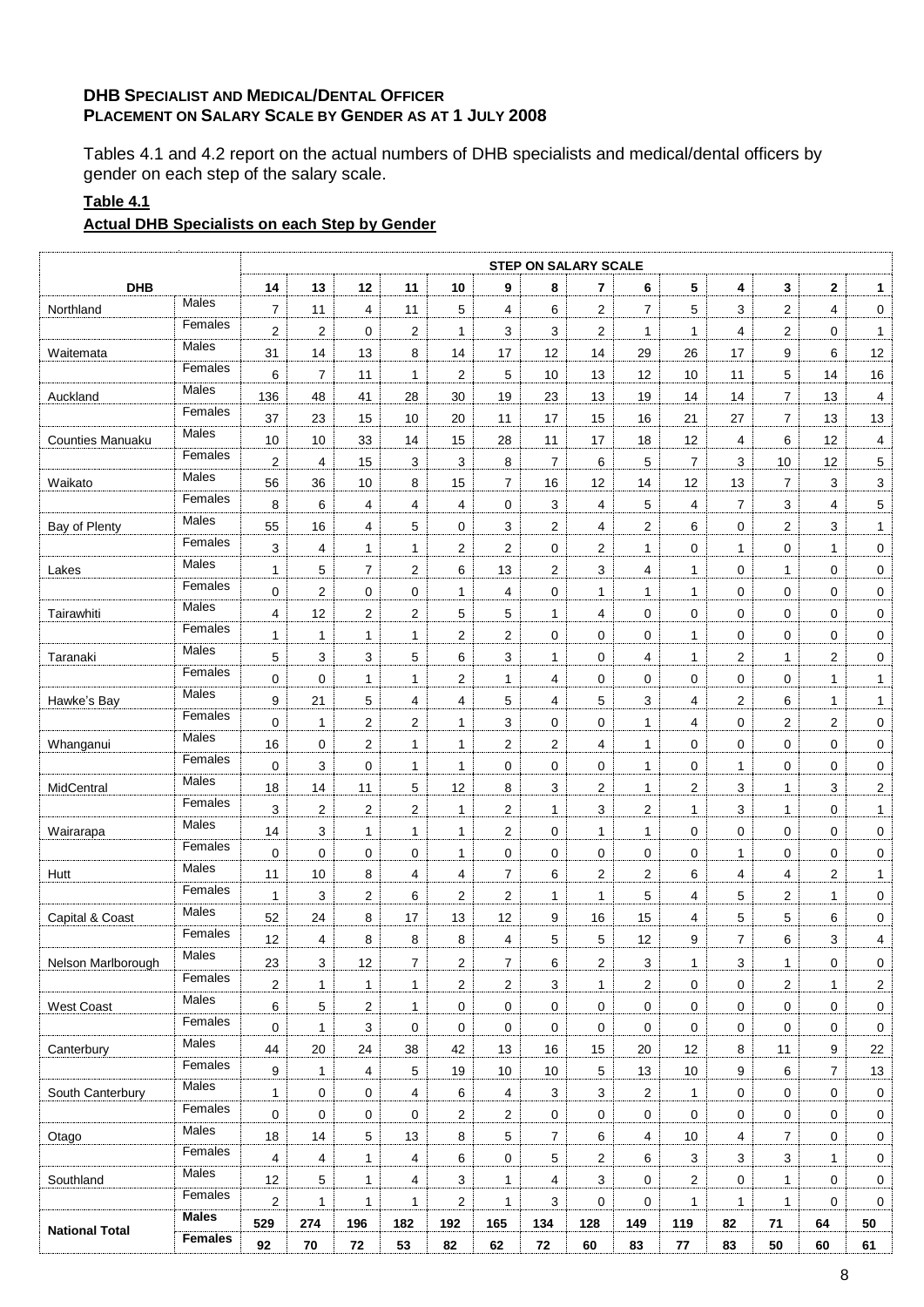# **Error! Not a valid link.Table 4.2 Actual DHB Medical and Dental Officers on each Step by Gender**

|                         |                | <b>STEP ON SALARY SCALE</b> |                |             |                |                |                |                |                |                |                |              |                |                |                |
|-------------------------|----------------|-----------------------------|----------------|-------------|----------------|----------------|----------------|----------------|----------------|----------------|----------------|--------------|----------------|----------------|----------------|
| <b>DHB</b>              |                | 14                          | 13             | 12          | 11             | 10             | 9              | 8              | 7              | 6              | 5              | 4            | 3              | $\mathbf{2}$   | 1              |
|                         | Males          | 5                           | $\mathbf{1}$   | 2           | 1              | 0              | 1              | 2              | 1              | 0              | $\overline{c}$ | 0            | 0              | 0              | 0              |
| Northland               | Females        | 2                           | 0              | 0           | $\overline{2}$ | $\mathbf{1}$   | $\mathbf{1}$   | $\mathbf{1}$   | 2              | 0              | 2              | $\mathbf{1}$ | 1              | 0              | 0              |
|                         | Males          | 1                           | $\mathbf{1}$   | 0           | 0              | 0              | 0              | 0              | 0              | 0              | 0              | 0            | 0              | 0              | 0              |
| Waitemata               | Females        | 0                           | 0              | 0           | 0              | 0              | 1              | 0              | 0              | 0              | 0              | 0            | 0              | 0              | 0              |
|                         | Males          | 10                          | 6              | 4           | $\overline{c}$ | $\mathbf 5$    | $\mathbf{1}$   | 0              | 0              | 0              | $\mathbf{1}$   | 5            | 0              | 4              | 9              |
| Auckland                | Females        | 15                          | 3              | 2           | 2              | 4              | 5              | 5              | 5              | $\mathbf{1}$   | 1              | 1            | 3              | 6              | 6              |
|                         | Males          | 4                           | 3              | 2           | 1              | 0              | 1              | $\mathbf{1}$   | 0              | 0              | 0              | 0            | 1              | 0              | 0              |
| <b>Counties Manukau</b> | Females        | 1                           | $\mathbf{1}$   | 0           | 0              | $\mathbf 0$    | 1              | 0              | 0              | 0              | $\mathbf{1}$   | 0            | 0              | 0              | 1              |
|                         | Males          | 0                           | 5              | 4           | 1              | 3              | 2              | $\overline{2}$ | 0              | $\mathbf{1}$   | 1              | 0            | 0              | 0              | 0              |
| Waikato                 | Females        | 0                           | 4              | 1           | 0              | 2              | 0              | 4              | 1              | 2              | 0              | $\mathbf{1}$ | 0              | 0              | 1              |
|                         | Males          | 3                           | $\overline{c}$ | 1           | $\overline{c}$ | $\overline{2}$ | 1              | $\mathbf{1}$   | 0              | 0              | 0              | 0            | 0              | 0              | 0              |
| Bay of Plenty           | Females        | $\overline{7}$              | $\mathbf{1}$   | 1           | 2              | 1              | 0              | 0              | 1              | 0              | 0              | 0            | $\mathbf{1}$   | 0              | 0              |
|                         | Males          | 1                           | 3              | 0           | 0              | $\mathbf 0$    | 0              | 0              | 0              | 0              | 0              | 0            | 0              | 0              | 0              |
| Lakes                   | Females        | 1                           | 0              | 0           | 1              | $\mathbf 0$    | 1              | 0              | 0              | 0              | 0              | 0            | 0              | 0              | 0              |
|                         | Males          | 1                           | $\mathbf{1}$   | 0           | $\mathbf{1}$   | 0              | 0              | 0              | $\mathbf 0$    | 0              | 0              | 0            | 0              | 0              | 0              |
| Tairawhiti              | Females        | 2                           | 0              | 1           | 0              | 1              | 0              | 0              | 0              | 0              | 0              | 0            | 0              | 0              | 0              |
|                         | Males          | 0                           | 1              | 5           | 1              | $\overline{2}$ | 0              | $\overline{2}$ | 1              | 1              | 0              | 0            | 0              | 0              | 0              |
| Taranaki                | Females        | 0                           | 0              | 2           | 0              | 1              | 0              | $\overline{2}$ | 0              | 2              | 0              | 0            | 0              | 0              | 0              |
|                         | Males          | 7                           |                |             | 0              | $\mathbf 0$    | 0              | 0              | 0              | 0              | 0              | 0            | 1              | 0              |                |
|                         | Females        |                             | 1              | 1           |                |                |                |                |                |                |                |              |                |                | 0              |
| Hawke's Bay             | Males          | 1                           | 1              | 1           | 0              | $\mathbf 0$    | 0              | 0              | 0              | 0              | 0              | 0            | 0              | 0              | 0              |
|                         | Females        | 1                           | 0              | 0           | 0              | 0              | 0              | 0              | $\mathbf 0$    | 0              | 0              | 0            | 0              | 0              | 0              |
| Whanganui               | Males          | 0                           | 0              | 0           | 0              | 0              | 0              | 0              | 0              | 0              | 0              | 0            | 0              | 0              | 0              |
|                         | Females        | 1                           | 2              | 1           | 1              | $\mathbf 0$    | 0              | $\overline{c}$ | 1              | 0              | 0              | 0            | 0              | 0              | 0              |
| MidCentral              | Males          | 5                           | $\overline{2}$ | 1           | 2              | 0              | 0              | $\mathbf{1}$   | 0              | 0              | 0              | $\mathbf{1}$ | 0              | 0              | 0              |
|                         | Females        | 2                           | 0              | 0           | 0              | $\mathbf 0$    | 0              | 0              | 0              | 0              | 0              | 0            | 0              | 0              | 0              |
| Wairarapa               | Males          | 0                           | 1              | 0           | 0              | 0              | 1              | 0              | 0              | 0              | 0              | 0            | 0              | 0              | 0              |
|                         | Females        | $\overline{2}$              | 3              | 1           | $\mathbf{1}$   | 0              | 2              | 0              | 0              | 0              | 0              | 0            | 0              | 0              | 0              |
| Hutt                    | Males          | $\mathbf{1}$                | 1              | 1           | 0              | 0              | 0              | 0              | 1              | 0              | 0              | 0            | 0              | 0              | 0              |
|                         | Females        | 2                           | 0              | 0           | 0              | 0              | 0              | 0              | 0              | 0              | 0              | 0            | 0              | 0              | 0              |
| Capital & Coast         | Males          | 2                           | 0              | 1           | 1              | 0              | $\mathbf{1}$   | 0              | 1              | 2              | 0              | 0            | $\mathbf 0$    | 0              | 0              |
| Nelson                  | Females        | 4                           | 2              | 2           | 1              | 1              | 1              | 0              | 1              | 0              | $\overline{2}$ | 0            | 0              | 0              | 0              |
| Marlborough             | Males          | $\mathbf{1}$                | 4              | 2           | $\mathbf{1}$   | $\pmb{0}$      | $\mathbf{1}$   | $\mathbf{1}$   | $\mathsf 0$    | 0              | $\mathbf{1}$   | $\mathbf{1}$ | 0              | $\mathbf 0$    | $\mathsf 0$    |
|                         | Females        | 0                           | $\overline{4}$ | 1           | 0              | 0              | $\mathbf 0$    | 0              | $\mathbf 0$    | 0              | $\mathbf{1}$   | $\mathbf 0$  | 0              | $\mathbf 0$    | 0              |
| West Coast              | Males          | 0                           | 3              | 0           | 1              | 0              | 0              | $\mathbf{1}$   | 0              | 0              | 0              | 0            | 0              | 0              | 0              |
|                         | Females        | $\mathbf{1}$                | 3              | 5           | 6              | $\overline{2}$ | $\mathbf{1}$   | 0              | $\mathsf 0$    | $\mathbf{2}$   | 0              | $\mathsf 0$  | 3              | $\overline{c}$ | $\overline{c}$ |
| Canterbury              | Males          | $\overline{c}$              | $\overline{2}$ | 3           | 1              | $\overline{2}$ | $\overline{2}$ | $\overline{4}$ | $\mathbf{1}$   | $\mathbf{1}$   | $\mathbf{1}$   | 3            | $\overline{2}$ | $\mathbf 0$    | 6              |
|                         | Females        | 1                           | 0              | 0           | 0              | 0              | 0              | 0              | $\mathbf 0$    | 0              | $\pmb{0}$      | $\mathbf 0$  | 0              | $\mathbf 0$    | 0              |
| South Canterbury        | Males          | $\overline{\mathbf{c}}$     | 0              | 0           | 0              | $\pmb{0}$      | $\pmb{0}$      | 0              | $\mathsf 0$    | 0              | $\mathbf 0$    | $\mathsf 0$  | 0              | 0              | 0              |
|                         | Females        | $\mathbf{1}$                | 0              | 0           | 1              | 0              | $\mathbf 0$    | 0              | $\mathbf{1}$   | 0              | 0              | $\mathbf 0$  | 0              | 0              | 0              |
| Otago                   | Males          | 0                           | 0              | 0           | 1              | 0              | 0              | $\overline{c}$ | $\overline{c}$ | $\overline{c}$ | $\mathbf{1}$   | 0            | 0              | 0              | 0              |
|                         |                | 0                           | $\mathbf{1}$   | 1           | 0              | 0              | 1              | $\mathbf{1}$   | $\pmb{0}$      | 0              | 0              | $\mathsf 0$  | $\mathbf{1}$   | 0              | 0              |
| Southland               | Females        | $\pmb{0}$                   | $\mathbf{0}$   | $\mathbf 0$ | $\overline{c}$ | $\overline{2}$ | $\mathbf{1}$   | $\mathbf{1}$   | $\mathbf 0$    | 0              | $\pmb{0}$      | 0            | $\mathbf 0$    | $\mathbf 0$    | 0              |
| <b>National Total</b>   | <b>Males</b>   | 47                          | 39             | 30          | 19             | 15             | 11             | 11             | 5              | 4              | $\overline{7}$ | 5            | 6              | 6              | 11             |
|                         | <b>Females</b> | 42                          | 23             | 16          | 16             | 14             | 15             | 22             | 14             | 10             | 7              | 8            | $\bf 7$        | $\overline{7}$ | 14             |